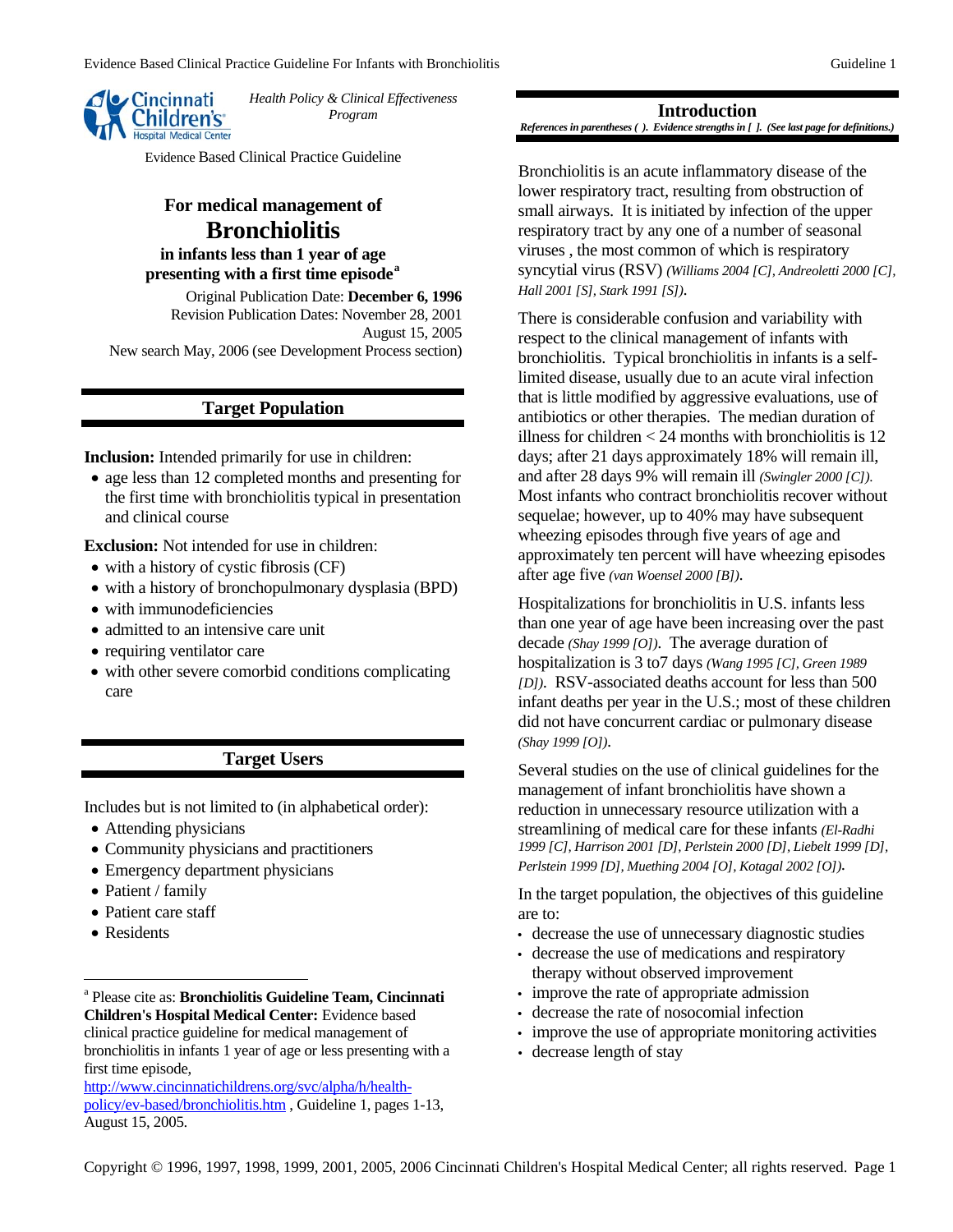# **Guideline Recommendations**

# **Prevention**

# **General**

Infants less than three months of age, premature infants (<35 weeks gestation), and infants with chronic lung disease, congenital heart disease, or immune deficiency syndromes who are diagnosed with bronchiolitis may be at particular risk for hospitalization and significant morbidity *(Shay 2001 [D], Boyce 2000 [D], Joffe 1999 [D], Church 1984 [D], Shay 1999 [O])*. Prevention of hospitalization and significant morbidity is a high priority in the management of this lower respiratory tract infection.

### **Prevention Measures**

- 1. It is recommended that measures to prevent acute bronchiolitis be reviewed with parents of newborns prior to discharge from the hospital and at follow-up visits in the first years of life. These specific measures include:
	- eliminating exposure to environmental tobacco smoke *(Mahabee-Gittens 2002 [O])*
	- limiting exposure to contagious settings and siblings (e.g. daycare centers)
	- an emphasis on handwashing in all settings
	- preventive medical therapies such as palivizumab (Synagis®, MedImmune); may be considered for selected high-risk patients *(IMpact-RSV Study Group 1998 [A], Celedon 1999 [C], Aitken 1998 [C], Wald 1991 [C])*.

**Note:** A large, multicenter double-blind, randomized, controlled trial has shown that palivizumab (Synagis®, MedImmune) reduced the rates of hospitalization (not acute infection) for all infants studied, premature infants (<35 weeks) less than six months of age, and infants with BPD by 55%, 78%, and 39% respectively. The use of palivizumab has not been shown to be cost-effective in children regardless of prematurity or the presence of congenital heart disease due to the high cost of the medication and persistently low mortality rates associated with RSV-bronchiolitis *(IMpact-RSV Study Group 1998 [A], Heikkinen 2005 [C], Wegner 2004 [C], Shay 2001 [D], Yount 2004 [Q], Joffe 1999 [Q])*.

2. It is recommended, in patients with documented bronchiolitis, that masks covering the nose and eyes be worn and that contact isolation, including vigorous handwashing, be performed before and

after entering the exam room *(Hall 1981 [C], Hall* 

*2001 [S], Local Expert Consensus [E])*.

**Note 1:** Viral transmission occurs by direct inoculation of contagious secretions from the hands or by large-particle aerosols into the eyes and nose, but rarely the mouth *(Hall 1981 [C], Hall 2001 [S], Local Expert Consensus [E])*.

**Note 2:** Nosocomial infection may place medically fragile infants and children at increased risk for morbidity and mortality upon exposure to the hospital environment *(Langley 1997 [C])*.

**Note 3:** Follow Respiratory/Contact precautions as described for bronchiolitis in the CCHMC Infection Control Manual (ICRM-735) *(Local Expert Consensus [E])*.

# **Assessment and Diagnosis**

### **Clinical History and Physical Examination**

3. It is recommended that the clinical history and physical examination be the basis for a diagnosis of bronchiolitis.

The diagnosis of bronchiolitis and its severity is rooted in the clinician's interpretation of the constellation of characteristic findings and is not dependent on any specific clinical finding or diagnostic test *(Bordley 2004 [M])*. Infants with acute bronchiolitis may present with a wide range of clinical symptoms and severity, from mild upper respiratory infections (URI) to impending respiratory failure.

Diagnostic criteria for bronchiolitis include, but are not limited to, the following:

- preceding upper respiratory illness and/or rhinorrhea
- signs of respiratory illness which may include the following common URI symptoms:
	- wheezing
	- retractions
	- shortness of breath
	- $\cdot$  low  $O_2$  saturation
	- tachypnea
	- color change
	- nasal flaring
- signs of dehydration
- exposure to persons with viral upper respiratory infection.

# **Laboratory and Radiologic Studies**

4. It is recommended that routine diagnostic studies (RSV swab, chest X-rays, cultures, capillary or arterial blood gases, rapid influenza or other rapid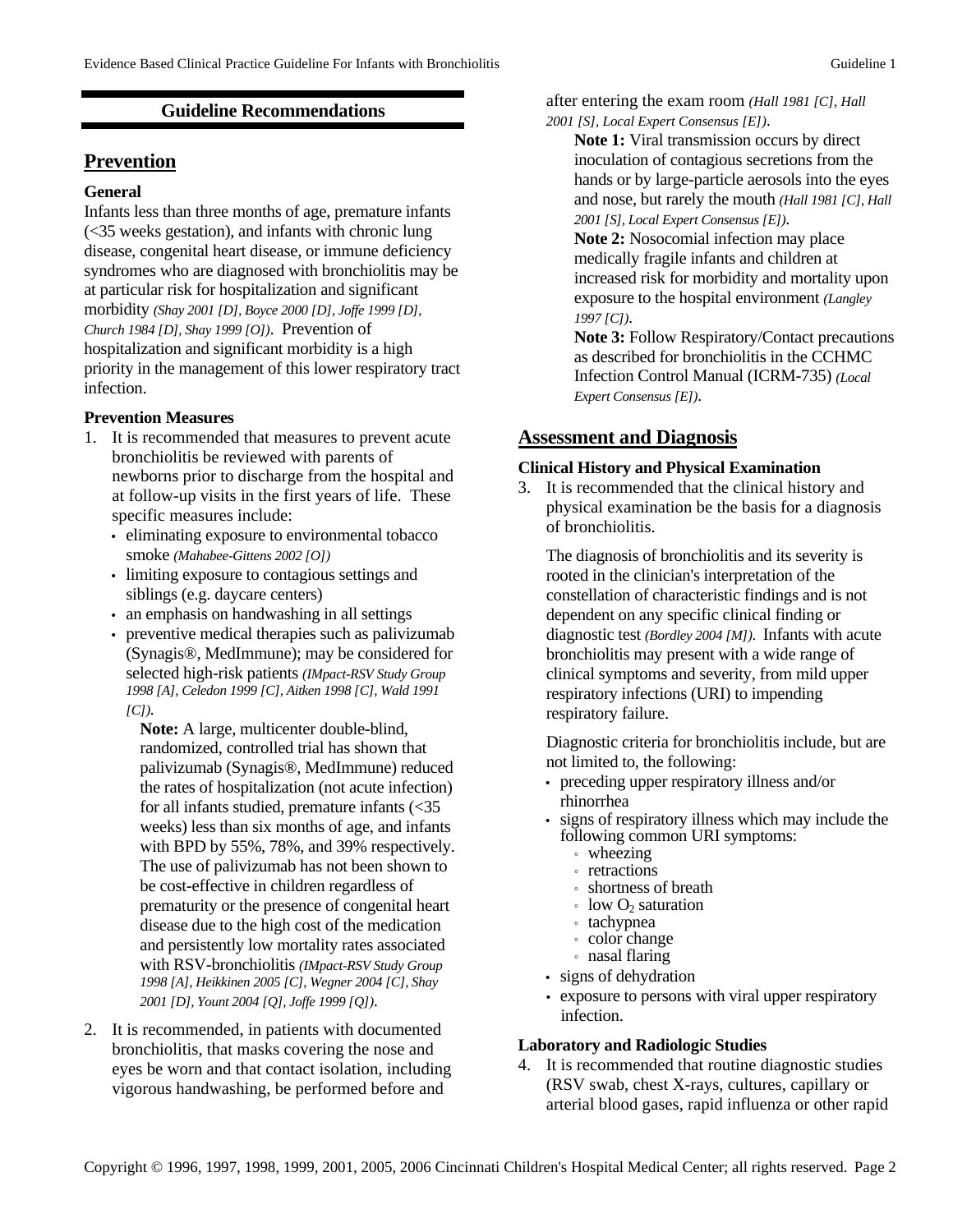viral studies) **not** be performed to determine viral infection status or to rule out serious bacterial infections. Such studies are not generally helpful and may result in increased rates of unnecessary admission, further testing, and unnecessary therapies *(Bordley 2004 [M], Swingler 1998 [A], El-Radhi 1999 [C], Kuppermann 1997 [C], Liebelt 1999 [D], Antonow 1998 [D], Schwartz 1995 [S], Chiocca 1994 [S], Lugo 1993 [S], Stark 1991 [S])*.

**Note 1:** Chest X rays may be obtained as clinically indicated when the diagnosis of bronchiolitis is not clear *(Swingler 1998 [A], El-Radhi 1999 [C])*.

**Note 2:** Capillary or arterial blood gases and pulse oximetry may be obtained as clinically indicated for individual patients *(Local Expert Consensus [E])*.

**Note 3:** In selected very young infants, establishing a source through rapid viral testing may prevent unnecessary additional workup *(Bordley 2004 [M])*.

# **Management**

# **General**

The basic management of typical bronchiolitis is anchored in the provision of therapies that assures that the patient is clinically stable, well oxygenated, and well hydrated. The main benefits of hospitalization of infants with acute bronchiolitis are:

- the careful monitoring of clinical status,
- maintenance of a patent airway (through positioning, suctioning, and mucus clearance),
- maintenance of adequate hydration, and
- parental education

*(Klassen 1997 [S], Lugo 1993 [S], Panitch 1993 [S], Nicolai 1990 [S], Local Expert Consensus [E])*.

# **Medications and Oxygen**

5. It is recommended to consider starting supplemental oxygen when the saturation is **consistently** less than 91% and consider weaning oxygen when **consistently** higher than 94% *(NIH 1997 [E], Local Expert Consensus [E]).*

Oxygen therapy is frequently required in the treatment of bronchiolitis. See Monitoring section for recommendation regarding oxygen saturation monitoring to maintain blood oxygen levels within a normal range. This range is variable in definition and patient-specific.

6. It is recommended that scheduled or serial albuterol aerosol therapies **not** be **routinely** used *(Kellner 2005 [M], Flores 1997 [M], Kellner 1996 [M], Goh*  *1997 [A], Dobson 1998 [B], Chowdhury 1995 [B], Lugo 1998 [C], Lenney 1978 [D])*.

**Note 1:** Although in some cases bronchiolitis may be a prelude to asthma *(Martinez 1995 [C], Stark 1991 [S])*, in the majority of cases the use of inhalation therapies and other treatments effective for treating the bronchospasm characteristic in asthma will not be efficacious for treating the airway edema typical of bronchiolitis *(Hall 2001 [S], Klassen 1997 [S])*. **Note 2:** Two meta-analyses of randomized, controlled trials have not shown dramatic effects on clinical scores or hospitalization rates from therapy with nebulized albuterol in children with bronchiolitis *(Flores 1997 [M], Kellner 1996 [M]).* 

**Note 3:** Deterioration and desaturation has been associated with inhalation therapies *(Flores 1997 [M], Ho 1991 [B])*.

7. It is recommended that a single administration trial inhalation using epinephrine or albuterol may be considered as an option, particularly when there is a family history for allergy, asthma, or atopy *(Hartling 2003 [M], Klassen 1997 [S])*.

> **Note 1:** Nebulized racemic epinephrine was shown to result in better improvement in pulmonary physiology and clinical scores compared with albuterol or placebo in several studies and one systematic review. These effects predominated in mildly ill children and were transient (30 to 60 minutes) in duration *(Hartling 2003 [M], Wainwright 2003 [A], Numa 2001 [O])*.

**Note 2:** See Respiratory Care Therapy section regarding the **importance of suctioning** before any inhalation therapy.

**Note 3:** The expected disposition of a patient may influence the choice of beta-agonist when a single administration trial is given. There is a lack of research regarding the appropriateness of routine epinephrine use outside the acute care setting *(Local Expert Consensus [E])*.

8. It is recommended that inhalation therapy **not** be repeated nor continued if there is no improvement in clinical appearance between 15 to 30 minutes after a trial inhalation therapy *(Klassen 1997 [S], Bausch & Lomb Pharmaceuticals 1999 [O])*.

> **Note:** In order to determine appropriateness of repeated therapy, use the [Bronchiolitis](http://www.cincinnatichildrens.org/NR/rdonlyres/B3EC347E-65AC-490A-BC4C-55C3AF4B76D5/0/BronchRS.pdf)  [Respiratory Sheet](http://www.cincinnatichildrens.org/NR/rdonlyres/B3EC347E-65AC-490A-BC4C-55C3AF4B76D5/0/BronchRS.pdf) to record pre- and postclinical score *(Conway 2004 [C]).*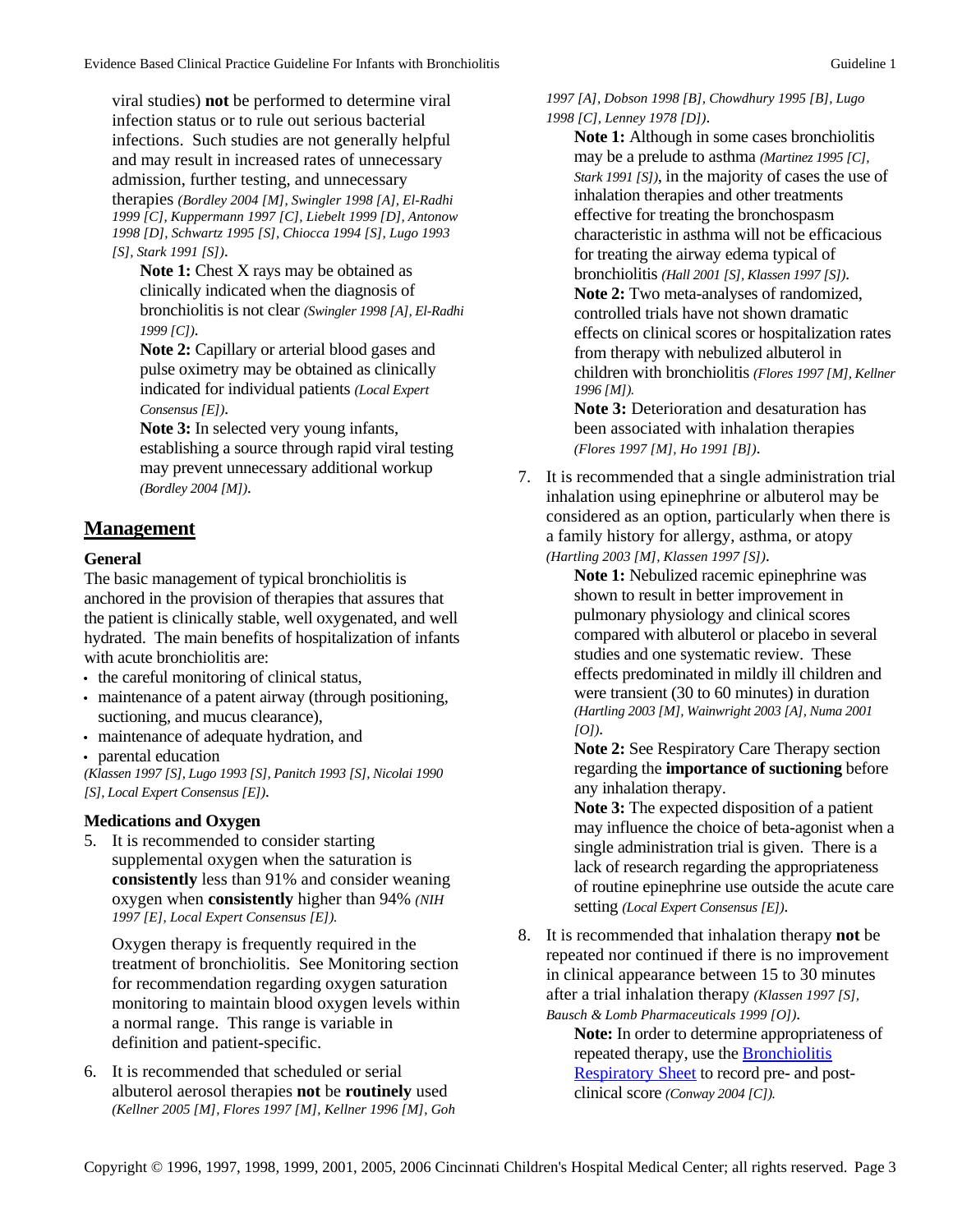- 9. It is recommended that antibiotics **not** be used in the absence of an identified bacterial focus.
	- **Note 1:** The incidence of serious bacterial illness (SBI) has been reported to be less than 2% in bronchiolitis patients 60 days of age or younger *(Friis 1984 [B], Kuppermann 1997 [C], Purcell 2004 [D], Purcell 2002 [D], Liebelt 1999 [D], Antonow 1998 [D])*.See [CCHMC Evidence Based](http://www.cincinnatichildrens.org/svc/alpha/h/health-policy/ev-based)  [Clinical Practice Guidelines](http://www.cincinnatichildrens.org/svc/alpha/h/health-policy/ev-based) for [Fever of](http://www.cincinnatichildrens.org/svc/alpha/h/health-policy/ev-based/feveri.htm)  [Uncertain Source 0-60 days](http://www.cincinnatichildrens.org/svc/alpha/h/health-policy/ev-based/feveri.htm) or [2-36 months](http://www.cincinnatichildrens.org/svc/alpha/h/health-policy/ev-based/feverii.htm), [Acute Otitis Media,](http://www.cincinnatichildrens.org/svc/alpha/h/health-policy/ev-based/otitis.htm) [Community-Acquired](http://www.cincinnatichildrens.org/svc/alpha/h/health-policy/ev-based/pneumonia.htm)  [Pneumonia](http://www.cincinnatichildrens.org/svc/alpha/h/health-policy/ev-based/pneumonia.htm), and [First Time Acute Urinary Tract](http://www.cincinnatichildrens.org/svc/alpha/h/health-policy/ev-based/uti.htm)  [Infection](http://www.cincinnatichildrens.org/svc/alpha/h/health-policy/ev-based/uti.htm).
		- **Note 2:** In almost 75% of patients with RSV infections, the virus may be isolated from the middle ear *(Heikkinen 1999 [C], Andrade 1998 [C], Pitkaranta 1998 [C]).* In patients with RSV and otitis media, a bacterial pathogen has been isolated in 25 out of 26 *(Andrade 1998 [C])* and one out of eight *(Pitkaranta 1998 [C])* middle ear fluid specimens after typanocentesis. **Note 3:** Antibiotics have little, if any, effect on

outcomes from otitis media *(Glasziou 2005 [M], Marcy 2001 [M], Del Mar 1997 [M], Rosenfeld 1994 [M]).*

10. It is recommended that antihistamines, oral decongestants, and nasal vasoconstrictors **not** be used for routine therapy.

> Note 1: There is no evidence to date for efficacy of these medications in reduction of cough or congestion in infants with upper and lower respiratory tract infections *(Clemens 1997 [B], Hutton 1991 [B], AAP 1997 [S], Gadomski 1992 [O]).* **Note 2:** Some components of these medications have been shown to be harmful to humans *(Kernan 2000 [D]).*

11. It is recommended that steroid therapy **not** be given (as inhalations, intravenously, orally, or intramuscularly) *(King 2004 [M], Garrison 2000 [M])*. **Note:** One well-conducted systematic review found a reduction in length of stay of 0.43 days (95% CI 0.8 to 0.05) with steroid therapy for bronchiolitis *(Garrison 2000 [M]).* However, when only the more methodologically rigorous studies with more specific definitions of bronchiolitis were analyzed in this meta-analysis, there was no significant effect of steroids on clinical status or length of stay.

### **Respiratory Care Therapy**

- 12. It is recommended the infant be **suctioned,** when clinically indicated:
	- before feedings,
	- PRN, and
	- prior to each inhalation therapy *(Local Expert Consensus [E]).*

In order to appropriately measure improvement in clinical status due to the therapeutic effects of the medication, the following reasons for suctioning are considered:

- Suctioning itself may improve respiratory status such that inhalation therapy is not necessary. Thus, it is important to document the pre-and post-suction clinical score prior to treatment.
- Suctioning may improve the delivery of the inhalation treatment.
- *(Local Expert Consensus [E])*.

**Note:** Normal saline nose drops may be used prior to suctioning *(Local Expert Consensus [E]).*

- 13. It is recommended that other routine respiratory care therapies **not** be used, as they have not been found to be helpful. These include:
	- chest physiotherapy (CPT) *(Perrotta 2005 [M])*.
	- cool mist therapy *(Gibson 1974 [S])*.
	- aerosol therapy with saline *(Gadomski 1994 [A], Chowdhury 1995 [B], Ho 1991 [B])*.

# **Monitoring**

- 14. It is recommended that repeated **clinical** assessment be conducted, as this is the most important aspect of monitoring for deteriorating respiratory status *(Local Expert Consensus [E])*.
- 15. It is recommended to consider cardiac and respiratory rate monitoring in hospitalized patients during the acute stage of bronchiolitis when the risk of apnea and/or bradycardia is greatest *(Anas 1982 [C], Church 1984 [D])*.

**Note 1:** Premature infants, infants with underlying chronic conditions, and infants less than three months of age who contract RSV are at particular risk of severe complications such as apnea and mechanical ventilation *(Wang 1995 [C], Anas 1982 [C], Krasinski 1985 [D], Church 1984 [D])*. **Note 2:** Several studies have reported more severe progression of disease in children with bronchiolitis who present with low initial oxygen saturations *(Wang 1995 [C], Shaw 1991 [C], Mulholland 1990 [D])*.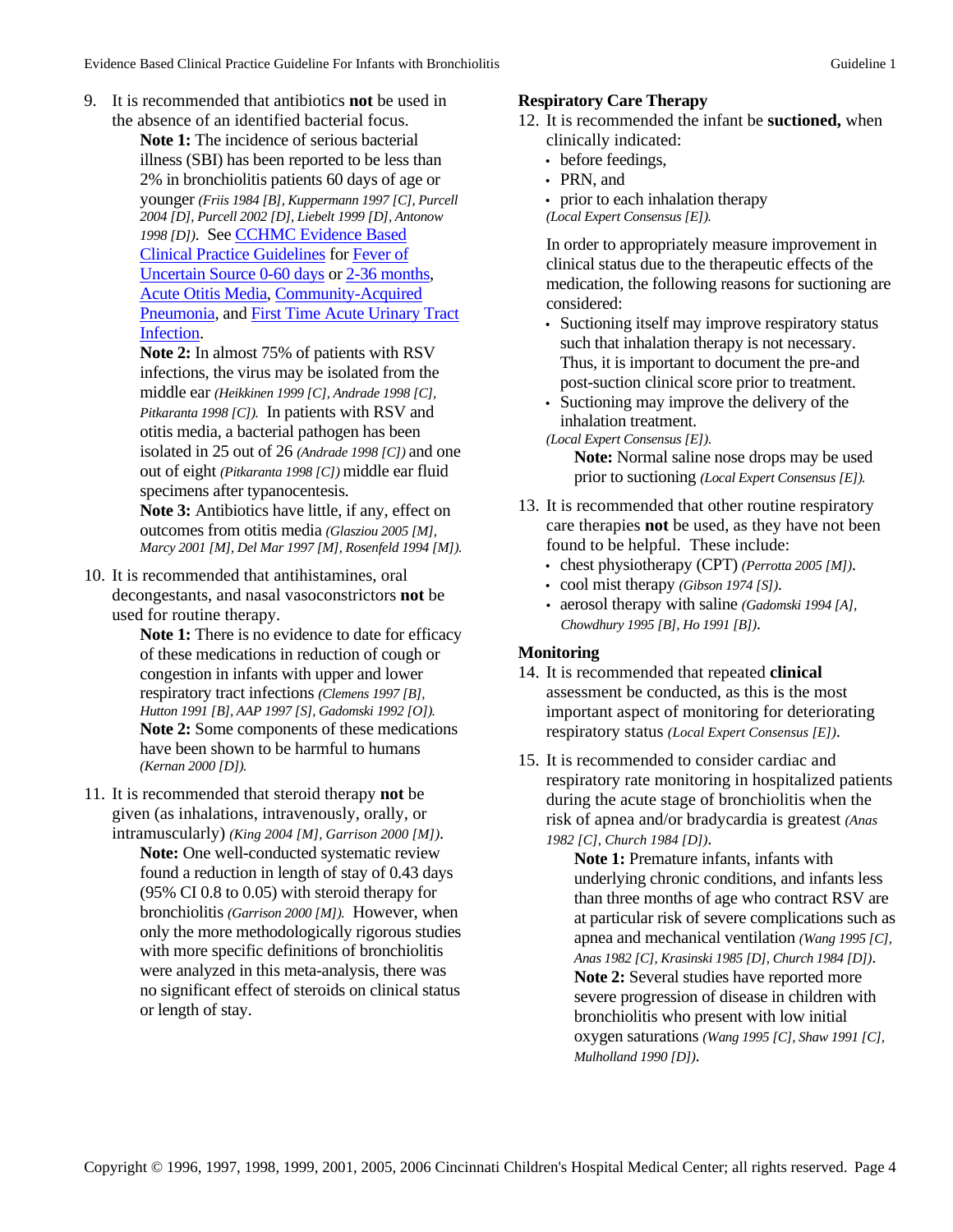16. It is recommended that scheduled spot checks of pulse oximetry be utilized in infants with bronchiolitis *(Local Expert Consensus [E])*.

> **Note 1:** Continuous oximetry measurement has been associated with increased length of stay of 1.6 days (95% CI 1.1 to 2.0) on average *(Schroeder 2004 [D])*.

**Note 2:** Wide variability has been demonstrated in the manner in which clinicians use and interpret pulse oximetry readings in children with bronchiolitis. This variability has been shown to be associated with increased preferences for hospital admission and increased length of stay for children admitted with bronchiolitis *(Schroeder 2004 [D], Mallory 2003 [O])*. **Note 3:** In a prospective study of healthy, term infants, transient oxygen desaturation episodes were documented and were determined to be representative of normal breathing and oxygenation behavior. This study excluded any decreases in oxygen saturation related to the infants' movement which would interfere with measurement *(Hunt 1999 [C])*.

# **Discharge Criteria**

17. It is recommended to begin discharge planning on admission *(Local Expert Consensus [E])*. Discharge criteria are:

#### **Respiratory Status**

- respirations less than 70 per minute and no clinical evidence of increased work of breathing
- parent can clear the infant's airway using bulb suctioning
- patient is either on room air or on stable oxygen therapy that is at a level considered consistent with being able to effectively continue the therapy at home

#### **Nutritional Status**

• the patient is on oral feedings at a level to prevent dehydration

#### **Social**

- home resources are adequate to support the use of any necessary home therapies
- parent or guardian is confident they can provide care at home
- family education complete

# **Follow Up**

<span id="page-4-0"></span>• when indicated, home care and durable medical supply (DMS) agencies have been notified and arrangements for visits finalized

- primary care provider identified, notified, and agrees with discharge decision
- follow-up appointments have been scheduled.

# **Education**

- 18. It is recommended that the family be educated on the following topics regarding the care of a child with bronchiolitis:
	- basic pathophysiology and expected clinical course of bronchiolitis

**Note:** The median duration of illness for children < 24 months with bronchiolitis is 12 days; after 21 days approximately 18% will remain ill, and after 28 days 9% will remain ill *(Swingler 2000 [C])*.

- proper techniques for suctioning the nose and making breathing easier *(Local Expert Consensus [E])*
- to call their primary care provider when the following signs of worsening clinical status are observed *(Local Expert Consensus [E])*
	- a. increasing respiratory rate and/or work of breathing as indicated by accessory muscle use
	- b. inability to maintain adequate hydration
	- c. worsening general appearance.
- 19. It is recommended that the family be educated on the following topics regarding prevention of respiratory infection in infants:
	- eliminating exposure to environmental tobacco smoke *(Mahabee-Gittens 2002 [O])*
	- limiting exposure to contagious settings and siblings (e.g. daycare centers) *(Celedon 1999 [C])*
	- an emphasis on handwashing in all settings *(Hall 1981 [C])*.

Health Topics on CCHMC's we[b](#page-4-0)site<sup>b</sup>:

- **[Bronchiolitis](http://www.cincinnatichildrens.org/health/info/chest/diagnose/bronchiolitis.htm)**
- [Bronchiolitis Essential Facts](http://www.cincinnatichildrens.org/health/info/chest/diagnose/bronchiolitis-facts.htm)
- [Suctioning the Nose with a Bulb Syringe](http://www.cincinnatichildrens.org/health/info/newborn/home/suction.htm)
- **[Second Hand Smoke Dangers](http://www.cincinnatichildrens.org/health/info/growth/well/second-smoke.htm)**

# **Future Research Agenda**

Clinical questions related to guideline recommendations and of potential interest to CCHMC investigators in the population of bronchiolitic infants:

• What is the effect of suctioning on hospitalization rates?

**b** CCHMC Health Topic website: [www.cincinnatichildrens.org/health/info](http://www.cincinnatichildrens.org/health/info)

 $\overline{a}$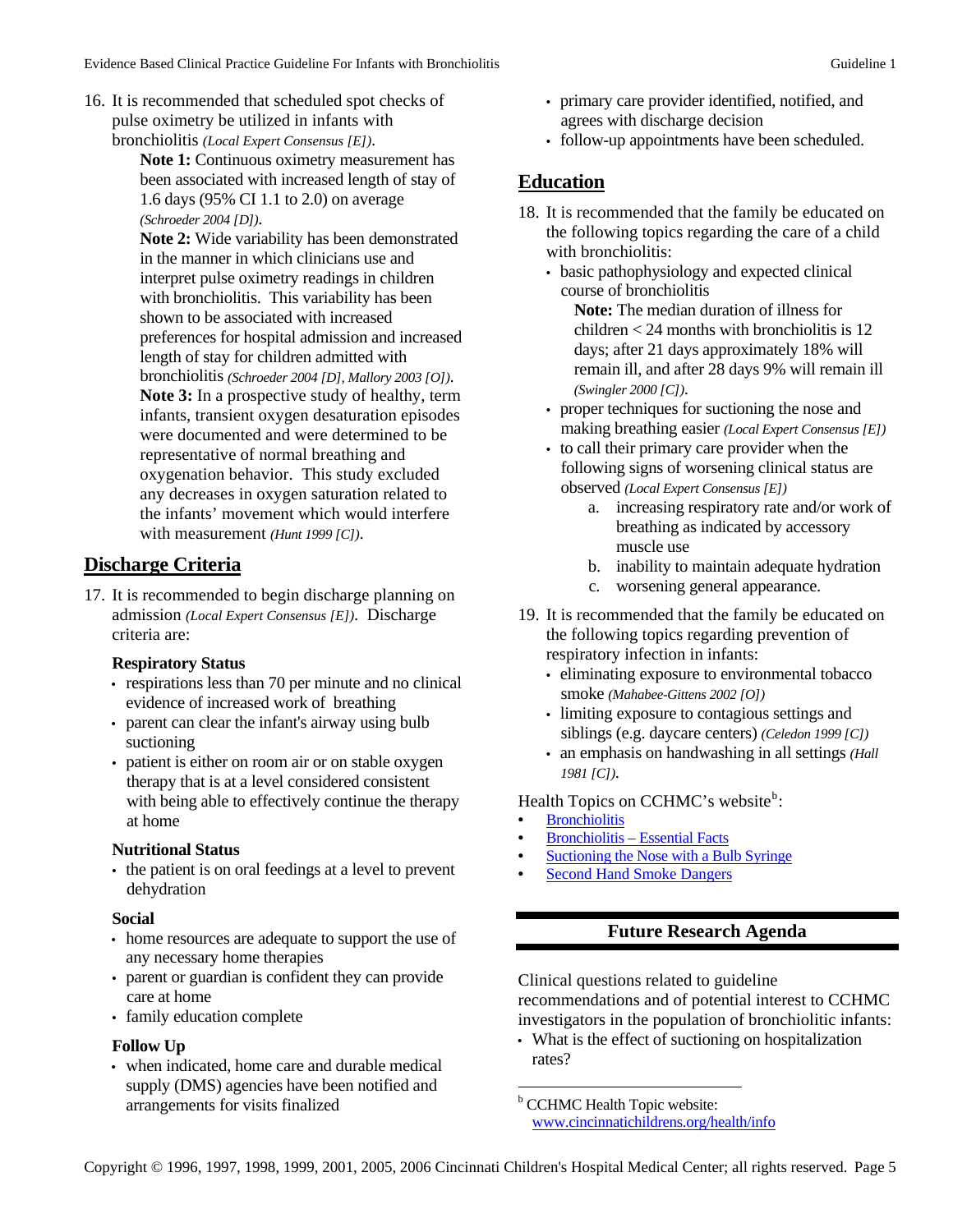- What is the effect of continuous versus spot check pulse oximetry in bronchiolitic infants on safety and on length of stay?
- What is the role of epinephrine in management in the outpatient and home settings?
- What is the effect of the use of beta agonists on length of stay?
- What is the role of epinephrine versus albuterol in inpatient management?
- Is there a validated clinical scoring tool for measuring respiratory status?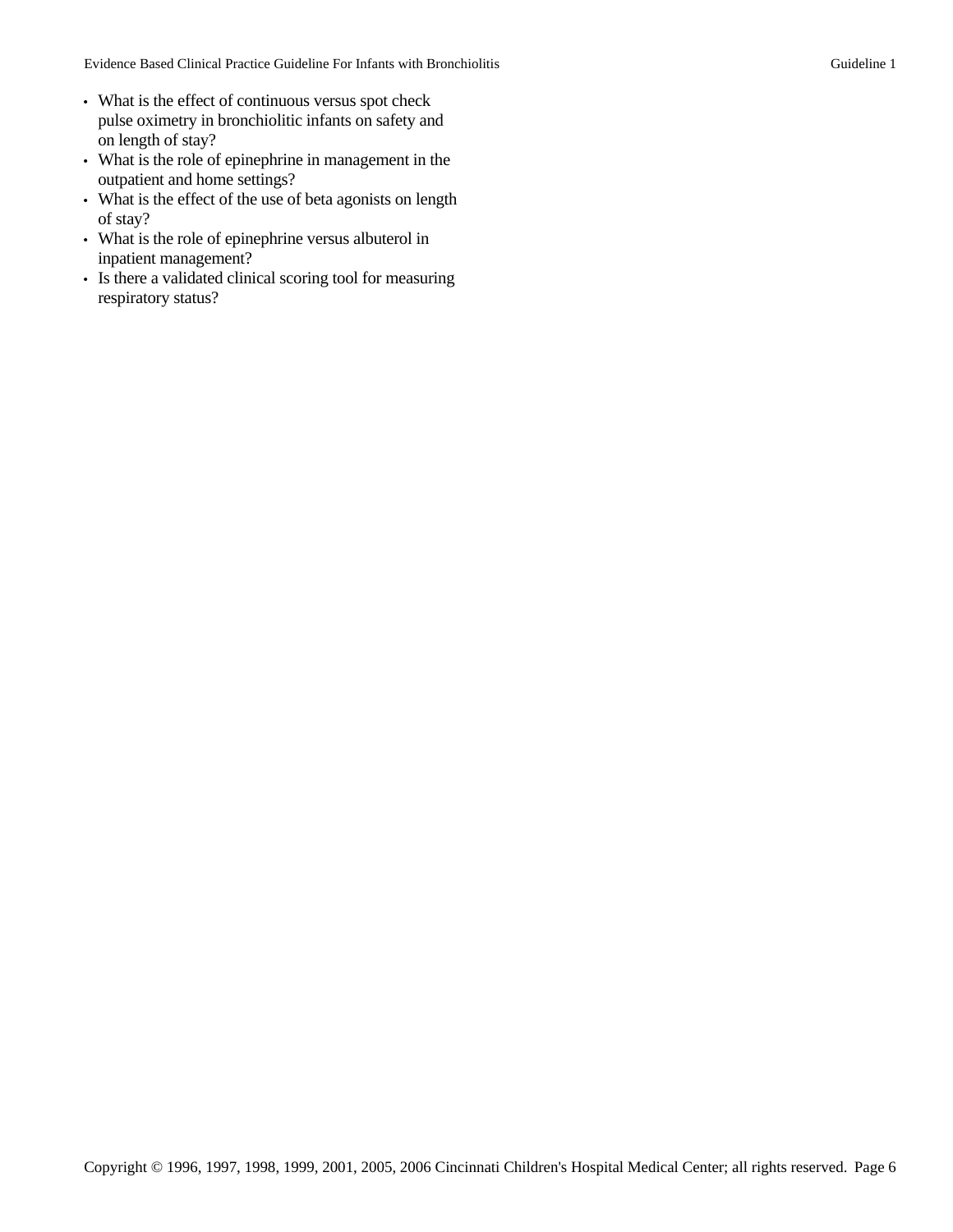

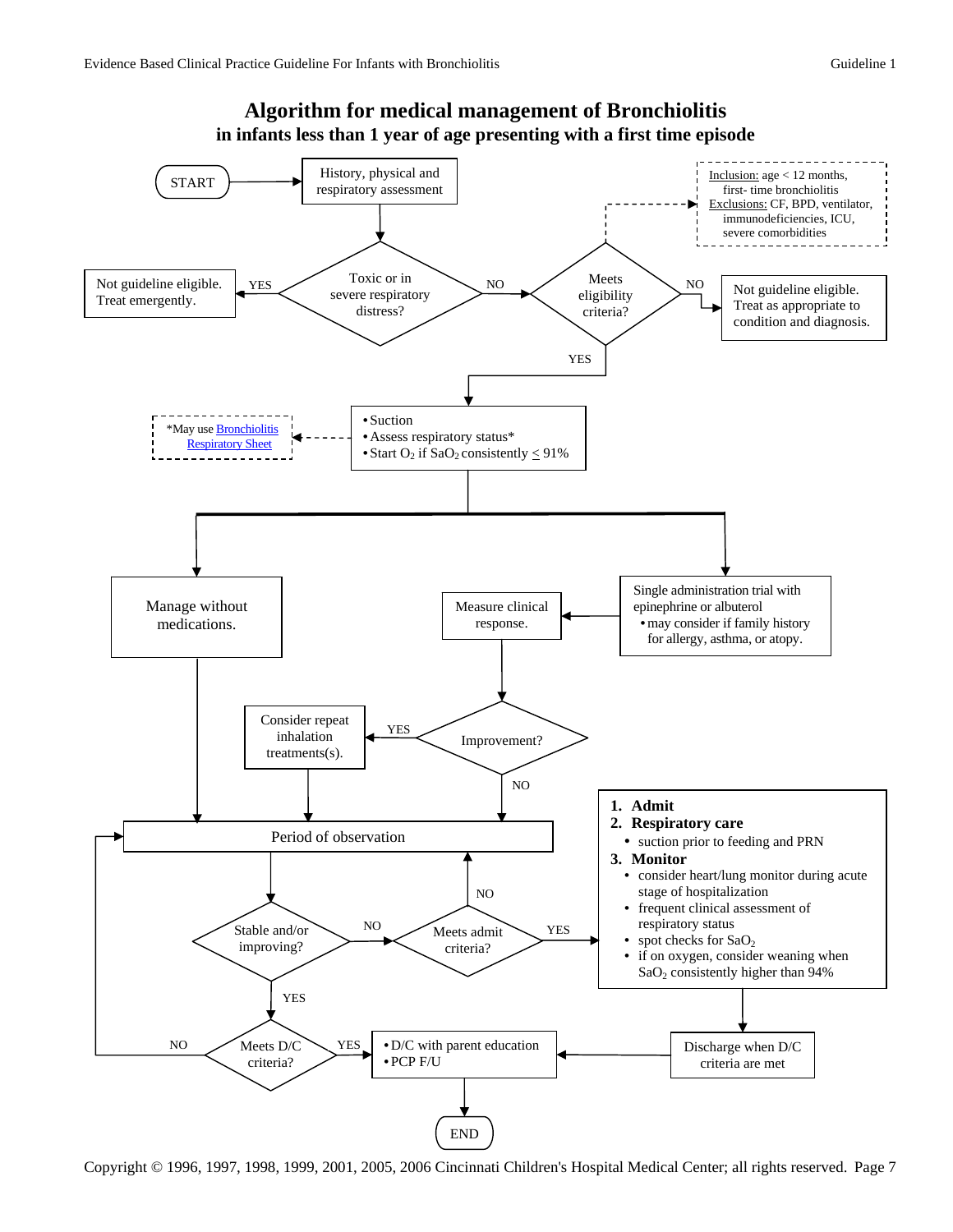## **Bronchiolitis Team Members 2005**

#### **Nursing/ Patient Services**

\*Shirley Salway, RN, Inpatient Unit

#### **Respiratory Therapy**

\*Scott M. Pettinichi, MEd, RRT, RCP (Clinical Director, Respiratory Care) \*Edward Conway, RRT (Certified Asthma Educator)

**Division of Health Policy Clinical Effectiveness Support**  Edward Donovan, MD, Neonatology, Med. Dir., Clin. Eff. \*Kieran Phelan, MD, General Pediatrics \*Eloise Clark, MPH, MBA, Facilitator Eduardo Mendez, RN, MPH, Dir. Evidence Based Care Detrice Barry, RN, MSN, Education Coordinator Deborah Hacker, RN, Medical Reviewer \*Kate Rich, Analyst

All Team Members and Clinical Effectiveness support staff listed above have signed a conflict of interest declaration.

#### **Ad hoc Advisors**

\*Beverly Connelly, MD, Infectious Diseases, Assistant Director \*Richard Ruddy, MD, Emergency Medicine, Director \*Dorine Seaquist, RN, Patient Services, Senior VP Mel Rutherford, Esq. Risk Management & Corp. Compliance \*Barbarie Hill, Manager, Pratt Library

\* Member of previous Bronchiolitis Team

#### **Development Process**

The process by which this guideline was developed is documented in the Guideline Development Process Manual; a Team Binder maintains minutes and other relevant development materials. The recommendations contained in this guideline were formulated by an interdisciplinary working group which performed systematic and critical literature reviews, using the grading scale that follows, and examined current local clinical practices.

To select evidence for critical appraisal by the group, the Medline, EmBase and the Cochrane databases were searched for dates of October 2001 through October 2004 to generate an unrefined, "combined evidence" database using a search strategy focused on answering clinical questions relevant to bronchiolitis and employing a combination of Boolean searching on human-indexed thesaurus terms (MeSH headings using an OVID Medline interface) and "natural language" searching on words in the title, abstract, and indexing terms. The citations were reduced by: eliminating duplicates, review articles, non-English articles, and adult articles. The resulting abstracts were reviewed by a methodologist to eliminate low quality and irrelevant citations. During the course of the guideline development and revision, additional clinical questions were

|                                                                                                                        |               |                                              | <b>Evidence Grading Scale</b> |                   |  |  |
|------------------------------------------------------------------------------------------------------------------------|---------------|----------------------------------------------|-------------------------------|-------------------|--|--|
| <b>Bronchiolitis Team Members 2005</b><br><b>Community Physician</b><br>*Chris Bolling, MD, Chair, Community Physician | A             | Randomized controlled<br>trial: large sample | S                             | Review article    |  |  |
|                                                                                                                        | B             | Randomized controlled<br>trial: small sample | M                             | Meta-analysis     |  |  |
| <b>CCHMC Physicians</b><br>*Michael Farrell, MD, Gastroenterology, Chief of Staff                                      | $\mathcal{C}$ | Prospective trial or<br>large case series    | $\mathbf Q$                   | Decision analysis |  |  |
| *Scott Reeves, MD, Emergency Medicine                                                                                  | D             | Retrospective analysis                       | L                             | Legal requirement |  |  |
| Julia Kim, MD, Chief Resident<br>Indi Trehan, MD, MPH, Resident                                                        | E             | Expert opinion or<br>consensus               | $\Omega$                      | Other evidence    |  |  |
| Amy Cenedella, MD, Chief Resident<br>Nurcing/ Potiont Services                                                         | F             | <b>Basic laboratory</b><br>research          | X                             | No evidence       |  |  |

generated and subjected to the search process, and some relevant review articles were identified. August 2001 was the last date for which literature was searched for the previous version of the guideline. The details of previous review strategies are not documented. However, all citations carried from an earlier version were reviewed for appropriateness to this revision.

A search using the above criteria was conducted for dates of November, 2004 through May, 2006. Thirty-one relevant articles were selected as potential future citations for the guideline. However, none of these references were determined to require changes to the 2005 version of the recommendations.

Appropriate companion documents have been developed to assist in the effective dissemination and implementation of the guideline. Experience with the implementation of earlier version of this guideline has provided learnings which have been incorporated into this revision *(Conway 2004 [C], Perlstein 2000 [D], Perlstein 1999 [D], Muething 2004 [O], Kotagal 2002 [O])*.

Once the guideline has been in place for three years, the development team reconvenes to explore the continued validity of the guideline. This phase can be initiated at any point that evidence indicates a critical change is needed.

Recommendations have been formulated by a consensus process directed by best evidence, patient and family preference and clinical expertise. During formulation of these recommendations, the team members have remained cognizant of controversies and disagreements over the management of these patients. They have tried to resolve controversial issues by consensus where possible and, when not possible, to offer optional approaches to care in the form of information that includes best supporting evidence of efficacy for alternative choices.

The guidelines have been reviewed and approved by clinical experts not involved in the development process, senior management, Risk Management & Corporate Compliance, the Institutional Review Board, other appropriate hospital committees, and other individuals as appropriate to their intended purposes.

The guideline was developed without external funding. All Team Members and Clinical Effectiveness support staff listed have declared whether they have any conflict of interest and none were identified.

**NOTE: These recommendations result from review of literature and practices current at the time of their formulations. This protocol does not preclude using care modalities proven efficacious in studies published subsequent to the current revision of this document. This document is not intended to impose standards of care preventing selective variances from the guidelines to meet the specific and unique requirements of**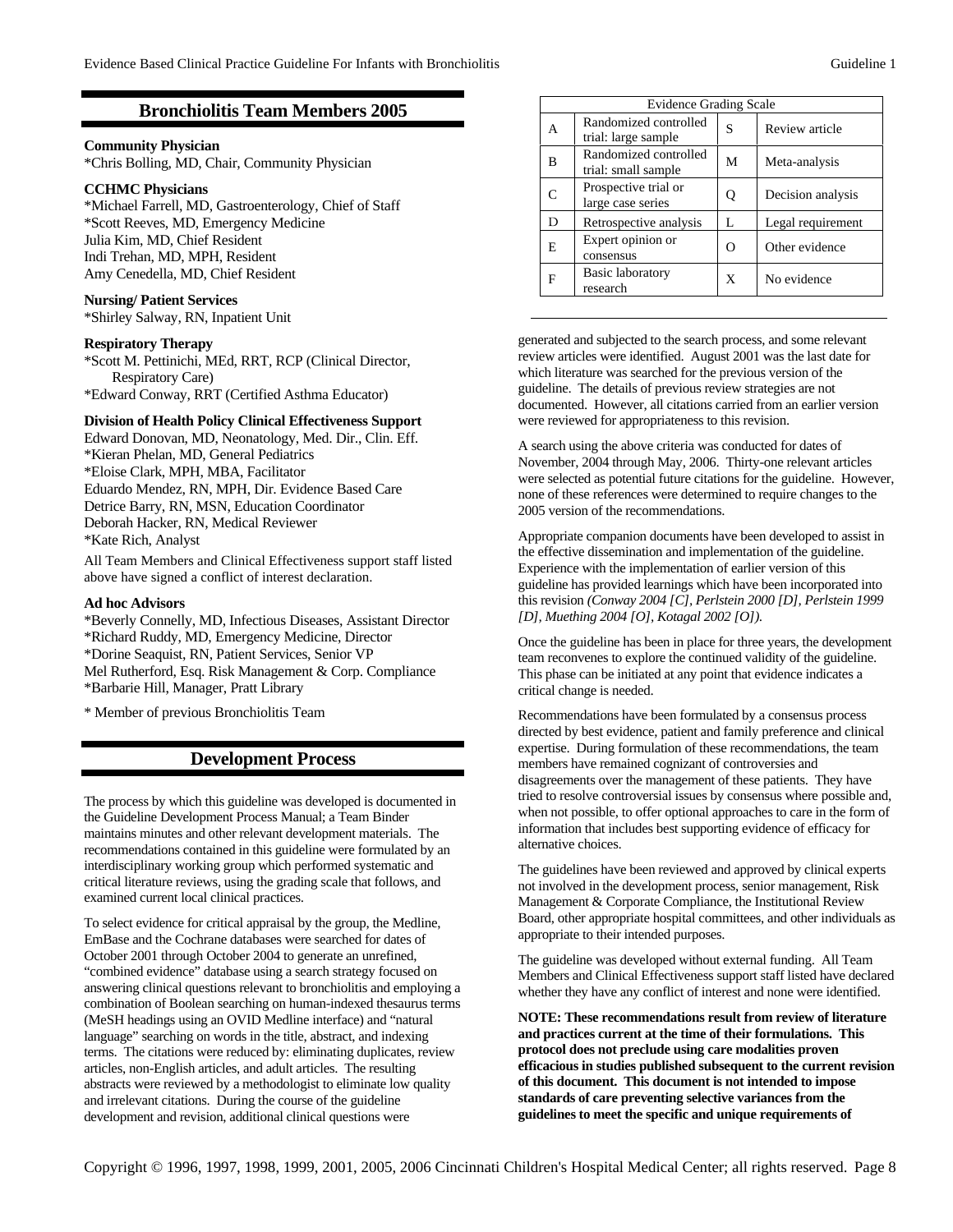**individual patients. Adherence to this pathway is voluntary. The physician in light of the individual circumstances presented by the patient must make the ultimate judgment regarding the priority of any specific procedure.**

*[For more information about these guidelines, their supporting](mailto:HPCEInfo@chmcc.org)  [evidences and the guideline development process, contact the Health](mailto:HPCEInfo@chmcc.org)  [Policy & Clinical Effectiveness office at: 513-636-2501 or](mailto:HPCEInfo@chmcc.org)  [HPCEInfo@cchmc.org](mailto:HPCEInfo@chmcc.org).*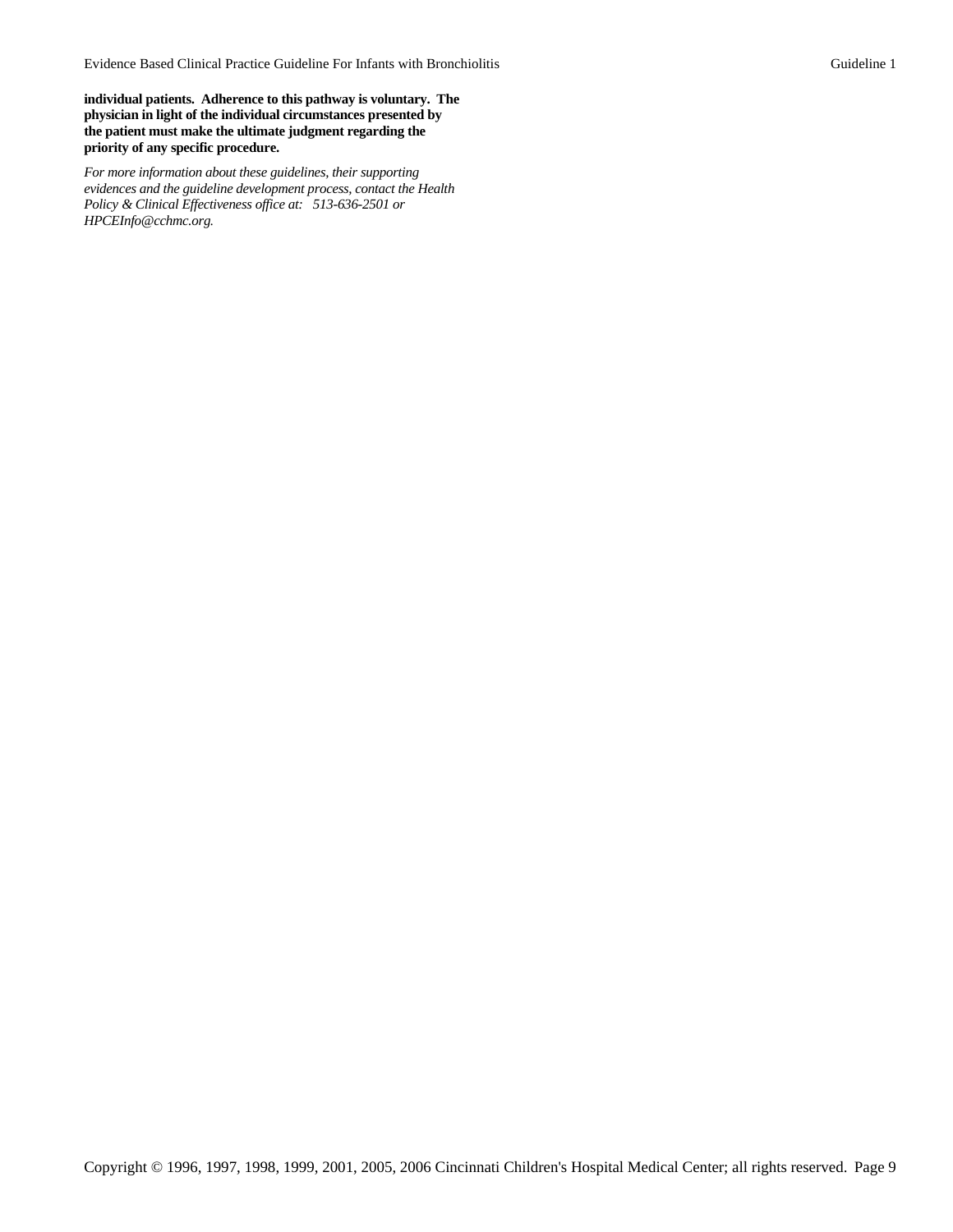#### **References**

- 1. **AAP:** Committee on Drugs. Use of codeine- and dextromethorphan-containing cough remedies in children. *Pediatrics, 99(6): 918-20, 1997, [S]* **http://www.ncbi.nlm.ni**
- 2. **Aitken, M., and Taylor, J. A.:** Prevalence of clinical sinusitis in young children followed up by primary care pediatricians. *Arch Pediatr Adolesc Med, 152(3): 244-8, 1998, [C]*  $\Box$  $\bigoplus$
- 3. **Anas, N.; Boettrich, C.; Hall, C. B.; and Brooks, J. G.:** The association of apnea and respiratory syncytial virus infection in infants. *J Pediatr*, 101(1): 65-8, 1982, *[C]* \_\_
- 4. **Andrade, M. A.; Hoberman, A.; Glustein, J.; Paradise, J. L.; and Wald, E. R.:** Acute otitis media in children with bronchiolitis. *Pediatrics*, 101(4 Pt 1): 617-9, 1998, *[C]* ...  $\circ$
- 5. **Andreoletti, L.; Lesay, M.; Deschildre, A.; Lambert, V.; Dewilde, A.; and Wattre, P.:** Differential detection of rhinoviruses and enteroviruses RNA sequences associated with classical immunofluorescence assay detection of respiratory virus antigens in nasopharyngeal swabs from infants with bronchiolitis. *J Med Virol*, 61(3): 341-6, 2000, *[C]* **http://www.ncbi.nlm.ni**
- 6. **Antonow, J. A.; Hansen, K.; McKinstry, C. A.; and Byington, C. L.:** Sepsis evaluations in hospitalized infants with bronchiolitis. *Pediatr Infect Dis J,* 17(3): 231-6., 1998, *[D]*   $\bullet$
- 7. **Bausch & Lomb Pharmaceuticals, I.:** *Albuterol Sulfate Inhalation Solution, 0.5%.* Clinical Pharmacology, Clinical Trials Tampa, FL, 1999, *[O]*.
- 8. **Bordley, W. C.; Viswanathan, M.; King, V. J.; Sutton, S. F.; Jackman, A. M.; Sterling, L.; and Lohr, K. N.:** Diagnosis and testing in bronchiolitis: a systematic review. *Arch Pediatr Adolesc Med, 158(2): 119-26, 2004, [M]* **http://www.ncbi.nlm.ni**
- 9. **Boyce, T. G.; Mellen, B. G.; Mitchel, E. F., Jr.; Wright, P. F.; and Griffin, M. R.:** Rates of hospitalization for respiratory syncytial virus infection among children in medicaid. *J Pediatr,*  137(6): 865-70, 2000, *[D]* **http://www.ncbi.nlm.ni**
- 10. **Celedon, J. C.; Litonjua, A. A.; Weiss, S. T.; and Gold, D. R.:** Day care attendance in the first year of life and illnesses of the upper and lower respiratory tract in children with a familial history of atopy. *Pediatrics,* 104(3 Pt 1): 495-500, 1999, *[C]*   $\bigcirc$
- 11. **Chiocca, E. M.:** RSV and the high-risk infant. *Pediatr Nurs,*  20(6): 565-8., 1994, *[S]* **http://www.ncbi.nlm.ni**ve.
- 12. **Chowdhury, D.; al Howasi, M.; Khalil, M.; al-Frayh, A. S.; Chowdhury, S.; and Ramia, S.:** The role of bronchodilators in the management of bronchiolitis: a clinical trial. *Ann Trop Paediatr, 15(1): 77-84, 1995, [B]* **http://www.ncbi.nlm.ni**
- 13. **Church, N. R.; Anas, N. G.; Hall, C. B.; and Brooks, J. G.:** Respiratory syncytial virus-related apnea in infants. Demographics and outcome. *Am J Dis Child,* 138(3): 247-50, 1984, *[D]* **http://www.ncbi.nimediation**
- 14. **Clemens, C. J.; Taylor, J. A.; Almquist, J. R.; Quinn, H. C.; Mehta, A.; and Naylor, G. S.:** Is an antihistamine-decongestant combination effective in temporarily relieving symptoms of the common cold in preschool children? *J Pediatr,* 130(3): 463-6., 1997, *[B]* **http://www.nihelistan.org/**
- 15. **Conway, E.; Schoettker, P. J.; Moore, A.; Britto, M. T.; Kotagal, U. R.; and Rich, K.:** Empowering respiratory therapists to take a more active role in delivering quality care for infants with bronchiolitis. *Respir Care,* 49(6): 589-99, 2004, *[C]*   $\mathbb{G}$ .
- 16. **Del Mar, C.; Glasziou, P.; and Hayem, M.:** Are antibiotics indicated as initial treatment for children with acute otitis media? A meta-analysis. *BMJ*, 314(7093): 1526-9, 1997, [M]  $\_$  $\circ$
- 17. **Dobson, J. V.; Stephens-Groff, S. M.; McMahon, S. R.; Stemmler, M. M.; Brallier, S. L.; and Bay, C.:** The use of albuterol in hospitalized infants with bronchiolitis. *Pediatrics,*  101(3 Pt 1): 361-8, 1998, *[B]* **http://www.ncbi.nlm.ni**
- 18. **El-Radhi, A. S.; Barry, W.; and Patel, S.:** Association of fever and severe clinical course in bronchiolitis. *Arch Dis Child,*  81(3): 231-4, 1999, *[C]* **http://www.ncbi.nlm.nih.gov/entre**.
- 19. **Flores, G., and Horwitz, R. I.:** Efficacy of beta2-agonists in bronchiolitis: a reappraisal and meta-analysis. *Pediatrics,* 100(2 Pt 1): 233-9, 1997, *[M]* **http://www.ncbi.nlm.nih.gov/entre**
- 20. **Friis, B. et al.:** Antibiotic treatment of pneumonia and bronchiolitis. A prospective randomised study. *Arch Dis Child,*   $59(11): 1038-45., 1984, [B]$ <sub>tter</sub> $\bullet$ .
- 21. **Gadomski, A., and Horton, L.:** The need for rational therapeutics in the use of cough and cold medicine in infants. *Pediatrics, 89(4 Pt 2): 774-6., 1992, [O]* <u>...</u>
- 22. **Gadomski, A. M.; Aref, G. H.; el Din, O. B.; el Sawy, I. H.; Khallaf, N.; and Black, R. E.:** Oral versus nebulized albuterol in the management of bronchiolitis in Egypt. *J Pediatr,* 124(1):  $131-8$ , 1994,  $[A]$  **mulles**.
- 23. **Garrison, M. M.; Christakis, D. A.; Harvey, E.; Cummings, P.; and Davis, R. L.:** Systemic corticosteroids in infant bronchiolitis: A meta-analysis. *Pediatrics,* 105(4): E44, 2000, *[M]*  $\frac{1}{\sqrt{M}}$
- 24. **Gibson, L. E.:** Use of water vapor in the treatment of lower respiratory disease. *Am Rev Respir Dis,* 110(6 Pt 2): 100-3, 1974, *[S]* **http://www.ncbi.nlm.**nih.gov/entre
- 25. **Glasziou, P. P.; Del Mar, C. B.; Sanders, S. L.; and Hayem, M.:** Antibiotics for acute otitis media in children. *Cochrane Database Syst Rev, (1), 2005, [M]* **http://www.ncbi.nlm.nih.gov/entrepres/**
- 26. **Goh, A.; Chay, O. M.; Foo, A. L.; and Ong, E. K.:** Efficacy of bronchodilators in the treatment of bronchiolitis. *Singapore Med J,* 38(8): 326-8, 1997, *[A]* [http://www.ncbi.nlm.nih.gov/entrez/query.fcgi?cmd=Retrieve&db=PubMed&dopt=Citation&list\\_uids=9364884](http://www.ncbi.nlm.nih.gov/entrez/query.fcgi?cmd=Retrieve&db=PubMed&dopt=Citation&list_uids=9364884) (.
- 27. **Green, M.; Brayer, A. F.; Schenkman, K. A.; and Wald, E. R.:** Duration of hospitalization in previously well infants with respiratory syncytial virus infection. *Pediatr Infect Dis J,* 8(9):  $601-5, 1989, [D]$  **in the PubMed**.
- 28. **Hall, C. B.:** Respiratory syncytial virus and parainfluenza virus. *N Engl J Med,* 344(25): 1917-28, 2001, *[S]* **http://www.ncbi.nlm.ni**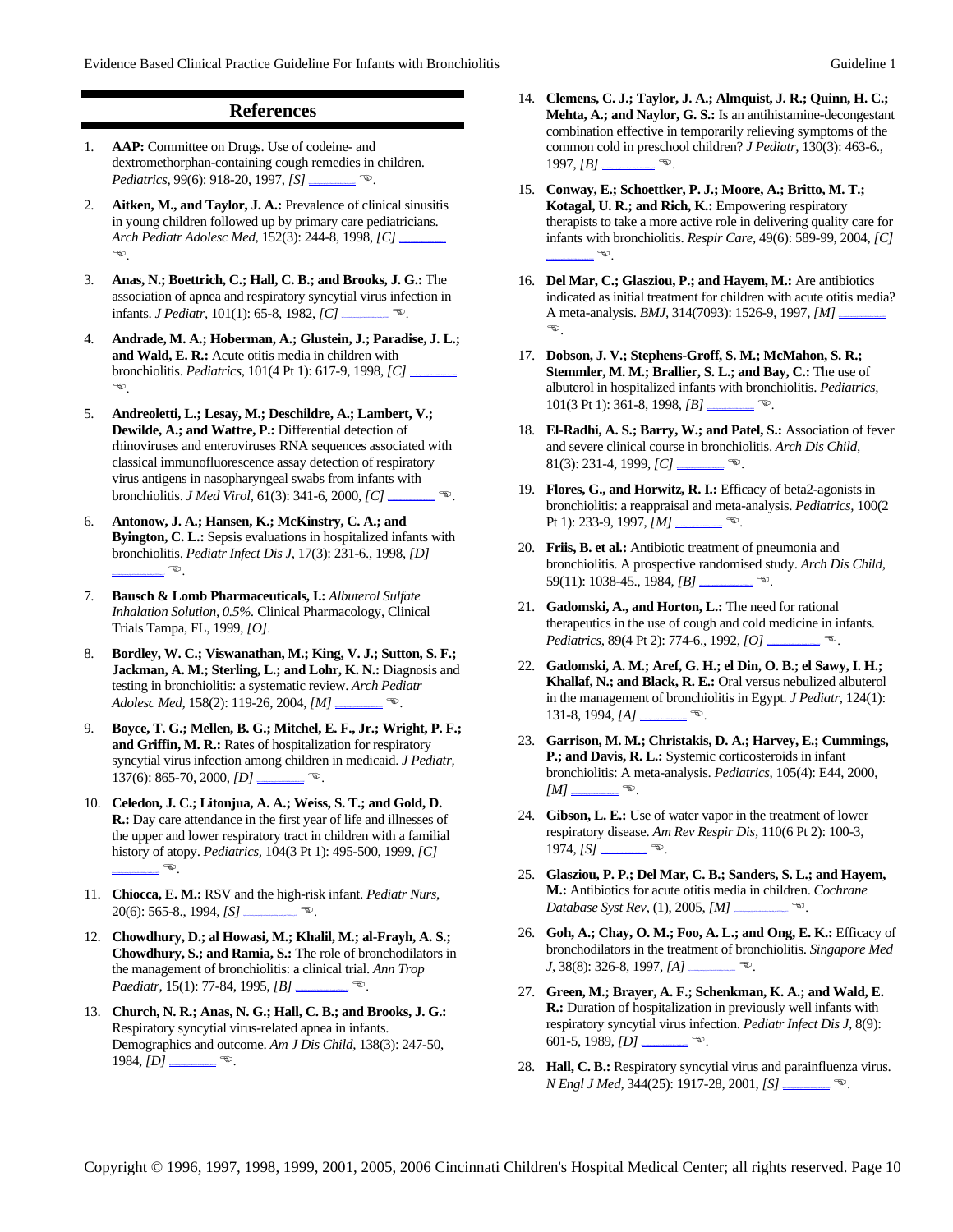- 29. **Hall, C. B.; Douglas, R. G., Jr.; Schnabel, K. C.; and Geiman, J. M.:** Infectivity of respiratory syncytial virus by various routes of inoculation. *Infect Immun,* 33(3): 779-83, 1981,  $[Cl]$
- 30. **Harrison, A. M.; Boeing, N. M.; Domachowske, J. B.; Piedmonte, M. R.; and Kanter, R. K.:** Effect of RSV bronchiolitis practice guidelines on resource utilization. *Clinical Pediatrics,* 40(9): 489-495, 2001, *[D]* **http://www.ncbi.nlm.nih.gov/entre**
- 31. **Hartling, L.; Wiebe, N.; Russell, K.; Patel, H.; and Klassen, T. P.:** A meta-analysis of randomized controlled trials evaluating the efficacy of epinephrine for the treatment of acute viral bronchiolitis. *Arch Pediatr Adolesc Med,* 157(10): 957-64,  $2003, [M]$   $\frac{1}{\sqrt{2}}$
- 32. **Heikkinen, T.; Thint, M.; and Chonmaitree, T.:** Prevalence of various respiratory viruses in the middle ear during acute otitis media. *N Engl J Med*, 340(4): 260-4, 1999, [C].  $\bigoplus$
- 33. **Heikkinen, T.; Valkonen, H.; Lehtonen, L.; Vainionpaa, R.; and Ruuskanen, O.:** Hospital admission of high risk infants for respiratory syncytial virus infection: implications for palivizumab prophylaxis. *Arch Dis Child Fetal Neonatal Ed,*  90(1): F64-8, 2005, *[C]* **http://www.ncbi.nlm.ni**ve.
- 34. **Ho, L.; Collis, G.; Landau, L. I.; and Le Souef, P. N.:** Effect of salbutamol on oxygen saturation in bronchiolitis. *Arch Dis Child,*  $66(9)$ : 1061-4, 1991,  $\overline{B}$   $\overline{\phantom{B}}$ .
- 35. **Hunt, C. E.; Corwin, M. J.; Lister, G.; Weese-Mayer, D. E.; Neuman, M. R.; Tinsley, L.; Baird, T. M.; Keens, T. G.; and Cabral, H. J.:** Longitudinal assessment of hemoglobin oxygen saturation in healthy infants during the first 6 months of age. Collaborative Home Infant Monitoring Evaluation (CHIME) Study Group. *J Pediatr*, 135(5): 580-6, 1999, [C].
- 36. **Hutton, N.; Wilson, M. H.; Mellits, E. D.; Baumgardner, R.; Wissow, L. S.; Bonuccelli, C.; Holtzman, N. A.; and DeAngelis, C.:** Effectiveness of an antihistamine-decongestant combination for young children with the common cold: a randomized, controlled clinical trial. *J Pediatr,* 118(1): 125-30.,  $1991, [B]$  **html.**  $\mathbb{R}$
- 37. **IMpact-RSV Study Group:** Palivizumab, a Humanized Respiratory Syncytial Virus Monoclonal Antibody, Reduces Hospitalization From Respiratory Syncytial Virus Infection in High-risk Infants. *Pediatrics*, 102(3): 531-7, 1998, [A]. (.
- 38. **Joffe, S.; Escobar, G. J.; Black, S. B.; Armstrong, M. A.; and Lieu, T. A.:** Rehospitalization for respiratory syncytial virus among premature infants. *Pediatrics,* 104(4 Pt 1): 894-9, 1999,  $[D]$   $\longrightarrow$
- 39. **Joffe, S.; Ray, G. T.; Escobar, G. J.; Black, S. B.; and Lieu, T. A.:** Cost-effectiveness of respiratory syncytial virus prophylaxis among preterm infants. *Pediatrics,* 104(3 Pt 1): 419- 27, 1999, *[Q]* **https://www.ncbi.nimediation**.
- 40. **Kellner, J. D.; Ohlsson, A.; Gadomski, A. M.; and Wang, E. E.:** Efficacy of bronchodilator therapy in bronchiolitis. A metaanalysis. *Arch Pediatr Adolesc Med,* 150(11): 1166-72, 1996, *[M]*  $\rightarrow$
- 41. **Kellner, J. D.; Ohlsson, A.; Gadomski, A. M.; and Wang, E. E. L.:** Bronchodilators for bronchiolitis. *Cochrane Database Syst Rev, (2), 2005,*  $[M]$   $\longrightarrow$
- 42. **Kernan, W. N.; Viscoli, C. M.; Brass, L. M.; Broderick, J. P.; Brott, T.; Feldmann, E.; Morgenstern, L. B.; Wilterdink, J. L.; and Horwitz, R. I.:** Phenylpropanolamine and the risk of hemorrhagic stroke. *N Engl J Med,* 343(25): 1826-32., 2000, *[D]*  $e^{\frac{m}{2}}$
- 43. **King, V. J.; Viswanathan, M.; Bordley, W. C.; Jackman, A. M.; Sutton, S. F.; Lohr, K. N.; and Carey, T. S.:** Pharmacologic treatment of bronchiolitis in infants and children: a systematic review. *Arch Pediatr Adolesc Med,* 158(2): 127-37, 2004, *[M]* **http://www.ncbi.nlm.ni**
- 44. **Klassen, T. P.:** Recent advances in the treatment of bronchiolitis and laryngitis. *Pediatr Clin North Am,* 44(1): 249-61., 1997, *[S]*   $\theta$
- 45. **Kotagal, U. R.; Robbins, J. M.; Kini, N. M.; Schoettker, P. J.; Atherton, H. D.; and Kirschbaum, M. S.:** Impact of a bronchiolitis guideline: a multisite demonstration project. *Chest,*   $121(6): 1789-97, 2002, [O]$  **with**.
- 46. **Krasinski, K.:** Severe respiratory syncytial virus infection: clinical features, nosocomial acquisition and outcome. *Pediatr Infect Dis,* 4(3): 250-7, 1985, *[D]* **http://www.ncbi.nlm.ni**ve.
- 47. **Kuppermann, N.; Bank, D. E.; Walton, E. A.; Senac, M. O., Jr.; and McCaslin, I.:** Risks for bacteremia and urinary tract infections in young febrile children with bronchiolitis. *Arch Pediatr Adolesc Med, 151(12): 1207-14, 1997, [C]* **http://www.ncbi.nlm.ni**
- 48. **Langley, J. M. et al.:** Nosocomial respiratory syncytial virus infection in Canadian pediatric hospitals: a Pediatric Investigators Collaborative Network on Infections in Canada Study. *Pediatrics*, 100(6): 943-6, 1997, *[C]* \_\_
- 49. **Lenney, W., and Milner, A. D.:** Alpha and beta adrenergic stimulants in bronchiolitis and wheezy bronchitis in children under 18 months of age. *Arch Dis Child,* 53(9): 707-9., 1978, *[D]*  $\overline{\phantom{a}}$
- 50. **Liebelt, E. L.; Qi, K.; and Harvey, K.:** Diagnostic testing for serious bacterial infections in infants aged 90 days or younger with bronchiolitis. *Arch Pediatr Adolesc Med,* 153(5): 525-30,  $1999, [D]$  **html.**
- 51. **Local Expert Consensus:** During guideline development timeframe. *[E]*.
- 52. **Lugo, R. A., and Nahata, M. C.:** Pathogenesis and treatment of bronchiolitis. *Clin Pharm,* 12(2): 95-116., 1993, *[S]* [http://www.ncbi.nlm.nih.gov/entrez/query.fcgi?cmd=Retrieve&db=pubmed&dopt=Abstract&list\\_uids=8095871&query\\_hl=63](http://www.ncbi.nlm.nih.gov/entrez/query.fcgi?cmd=Retrieve&db=pubmed&dopt=Abstract&list_uids=8095871&query_hl=63)  $\bigcirc$
- 53. **Lugo, R. A.; Salyer, J. W.; and Dean, J. M.:** Albuterol in acute bronchiolitis--continued therapy despite poor response? *Pharmacotherapy, 18(1): 198-202, 1998, [C]* **http://www.ncbi.nlm.ni**
- 54. **Mahabee-Gittens, M.:** Smoking in parents of children with asthma and bronchiolitis in a pediatric emergency department. *Pediatr Emerg Care,* 18(1): 4-7, 2002, *[O]* [http://www.ncbi.nlm.nih.gov/entrez/query.fcgi?cmd=Retrieve&db=PubMed&dopt=Citation&list\\_uids=11862128](http://www.ncbi.nlm.nih.gov/entrez/query.fcgi?cmd=Retrieve&db=PubMed&dopt=Citation&list_uids=11862128) (.
- 55. **Mallory, M. D.; Shay, D. K.; Garrett, J.; and Bordley, W. C.:** Bronchiolitis management preferences and the influence of pulse oximetry and respiratory rate on the decision to admit. *Pediatrics,* 111(1): e45-51, 2003, *[O]* **http://www.ncbi.nlm.nih.gov/entre**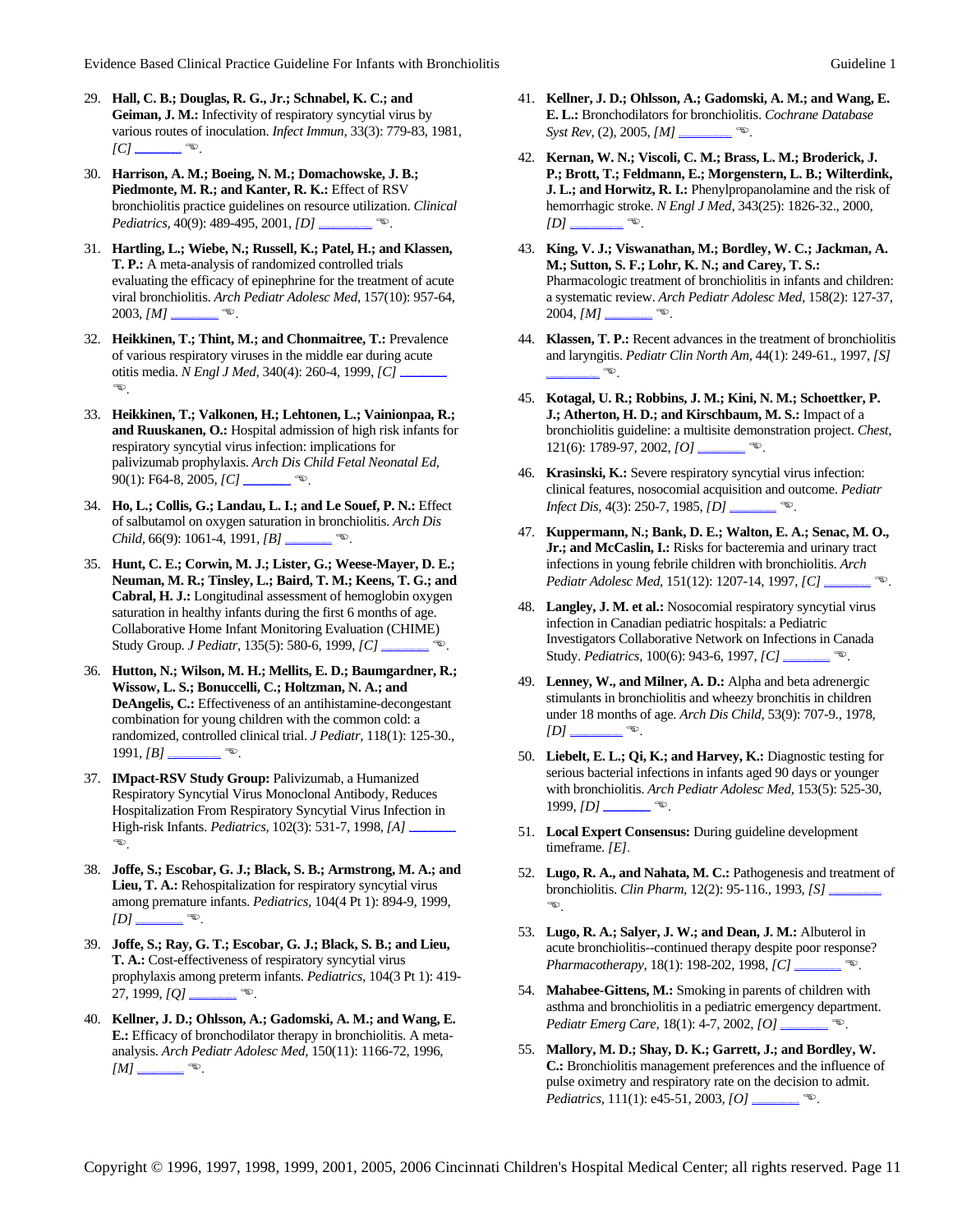- 56. **Marcy, M. et al.:** Management of acute otitis media. Evidence Report/Technology Assessment No. 15. *AHRQ Publication,* No. 01-E010: 1- 379, 2001, *[M]* **http://www.ncbi.nlm.ni**
- 57. **Martinez, F. D.; Wright, A. L.; Taussig, L. M.; Holberg, C. J.; Halonen, M.; and Morgan, W. J.:** Asthma and wheezing in the first six years of life. The Group Health Medical Associates. *N Engl J Med,* 332(3): 133-8, 1995, *[C]* **http://www.ncbi.nlm.nih.gov/entrepres/**
- 58. **Muething, S.; Schoettker, P. J.; Gerhardt, W. E.; Atherton, H. D.; Britto, M. T.; and Kotagal, U. R.:** Decreasing overuse of therapies in the treatment of bronchiolitis by incorporating evidence at the point of care. *J Pediatr,* 144(6): 703-10, 2004, *[O]*  $\overline{\phantom{a}}$
- 59. **Mulholland, E. K.; Olinsky, A.; and Shann, F. A.:** Clinical findings and severity of acute bronchiolitis. *Lancet,* 335(8700):  $1259-61, 1990, [D]$   $\blacksquare$
- 60. **Nicolai, T., and Pohl, A.:** Acute viral bronchiolitis in infancy: epidemiology and management. *Lung,* 168(Suppl): 396-405., 1990, *[S]* **http://www.nihelistan.**
- 61. **NIH:** NIH Guidelines for the diagnosis and management of asthma (Expert Panel Report 2). 112, 1997, *[E]* **http://www.nhlbi.nih.gov/guidelines/asthma**.
- 62. **Numa, A. H.; Williams, G. D.; and Dakin, C. J.:** The effect of nebulized epinephrine on respiratory mechanics and gas exchange in bronchiolitis. *Am J Respir Crit Care Med,* 164(1): 86-91, 2001, *[O]* **http://www.ncbi.nimediate.org/**
- 63. **Panitch, H. B.; Callahan, C. W.; and Schidlow, D. V.:** Bronchiolitis in children. *Clin Chest Med,* 14(4): 715-31., 1993, *[S]* **http://www.nih.jcgi**
- 64. **Perlstein, P. H.; Kotagal, U. R.; Bolling, C.; Steele, R.; Schoettker, P. J.; Atherton, H. D.; and Farrell, M. K.:** Evaluation of an evidence-based guideline for bronchiolitis. *Pediatrics,* 104(6): 1334-41, 1999, *[D]* **http://www.ncbi.nlm.nih.gov/entre**
- 65. **Perlstein, P. H.; Kotagal, U. R.; Schoettker, P. J.; Atherton, H. D.; Farrell, M. K.; Gerhardt, W. E.; and Alfaro, M. P.:** Sustaining the implementation of an evidence-based guideline for bronchiolitis. *Arch Pediatr Adolesc Med,* 154(10): 1001-7, 2000, *[D]* **https://www.ncbi.nimediation**
- 66. **Perrotta, C.; Ortiz, Z.; and Roque, M.:** Chest physiotherapy for acute bronchiolitis in paediatric patients between 0 and 24 months old. *Cochrane Database Syst Rev,* (2): CD004873, 2005,  $[M]$ <sub>http://www.ncbi.nih.nih.gov/entre $M$ </sub>
- 67. **Pitkaranta, A.; Jero, J.; Arruda, E.; Virolainen, A.; and Hayden, F. G.:** Polymerase chain reaction-based detection of rhinovirus, respiratory syncytial virus, and coronavirus in otitis media with effusion. *J Pediatr,* 133(3): 390-4, 1998, *[C]*   $\mathscr{F}$
- 68. **Purcell, K., and Fergie, J.:** Concurrent serious bacterial infections in 912 infants and children hospitalized for treatment of respiratory syncytial virus lower respiratory tract infection. *Pediatr Infect Dis J, 23(3): 267-9, 2004, <i>[D]* **http://www.ncbi.nlm.ni**
- 69. **Purcell, K., and Fergie, J.:** Concurrent serious bacterial infections in 2396 infants and children hospitalized with respiratory syncytial virus lower respiratory tract infections. *Arch Pediatr Adolesc Med, 156(4): 322-4, 2002, [D]* **http://www.ncbi.nlm.ni** (.
- 70. **Rosenfeld, R. M.; Vertrees, J. E.; Carr, J.; Cipolle, R. J.; Uden, D. L.; Giebink, G. S.; and Canafax, D. M.:** Clinical efficacy of antimicrobial drugs for acute otitis media: metaanalysis of 5400 children from thirty-three randomized trials. *J Pediatr,* 124(3): 355-67, 1994, *[M]* [http://www.ncbi.nlm.nih.gov/entrez/query.fcgi?cmd=Retrieve&db=PubMed&dopt=Citation&list\\_uids=8120703](http://www.ncbi.nlm.nih.gov/entrez/query.fcgi?cmd=Retrieve&db=PubMed&dopt=Citation&list_uids=8120703) (.
- 71. **Schroeder, A. R.; Marmor, A. K.; Pantell, R. H.; and Newman, T. B.:** Impact of pulse oximetry and oxygen therapy on length of stay in bronchiolitis hospitalizations. *Arch Pediatr Adolesc Med,* 158(6): 527-30, 2004, *[D]* **http://www.ncbi.nlm.ni**
- 72. **Schwartz, R.:** Respiratory syncytial virus in infants and *children. <i>Nurse Pract,* 20(9): 24-9., 1995, *[S]* **http://www.ncbi.nlm.ni**/web.
- 73. **Shaw, K. N.; Bell, L. M.; and Sherman, N. H.:** Outpatient assessment of infants with bronchiolitis. *Am J Dis Child,* 145(2):  $151-5, 1991, [C]$   $\longrightarrow$
- 74. **Shay, D. K.; Holman, R. C.; Newman, R. D.; Liu, L. L.; Stout, J. W.; and Anderson, L. J.:** Bronchiolitis-associated hospitalizations among US children, 1980-1996. *JAMA,*   $282(15): 1440-6, 1999, [O]$  **in Fug.**
- 75. **Shay, D. K.; Holman, R. C.; Roosevelt, G. E.; Clarke, M. J.; and Anderson, L. J.:** Bronchiolitis-associated mortality and estimates of respiratory syncytial virus-associated deaths among US children, 1979-1997. *J Infect Dis,* 183(1): 16-22, 2001, *[D]*   $\bullet$
- 76. **Stark, J. M., and Busse, W. W.:** Respiratory virus infection and airway hyerreactivity in children. *Pediatr Allergy Immunol,*  2: 95-110, 1991, *[S]*.
- 77. **Swingler, G. H.; Hussey, G. D.; and Zwarenstein, M.:** Duration of illness in ambulatory children diagnosed with bronchiolitis. *Arch Pediatr Adolesc Med,* 154(10): 997-1000, 2000, *[C]* **http://www.ncbi.nlm.ni**
- 78. **Swingler, G. H.; Hussey, G. D.; and Zwarenstein, M.:** Randomised controlled trial of clinical outcome after chest radiograph in ambulatory acute lower-respiratory infection in children. *Lancet*, 351(9100): 404-8., 1998, *[A]* **http://www.ncbi.nlm.nih.gov/entrepublic 404-8**.
- 79. **van Woensel, J. B.; Kimpen, J. L.; Sprikkelman, A. B.; Ouwehand, A.; and van Aalderen, W. M.:** Long-term effects of prednisolone in the acute phase of bronchiolitis caused by respiratory syncytial virus. *Pediatr Pulmonol,* 30(2): 92-6, 2000,  $[B]$   $\longrightarrow$
- 80. **Wainwright, C. et al.:** A multicenter, randomized, doubleblind, controlled trial of nebulized epinephrine in infants with acute bronchiolitis. *N Engl J Med,* 349(1): 27-35, 2003, *[A]*   $\mathbb{G}$
- 81. **Wald, E. R.; Guerra, N.; and Byers, C.:** Upper respiratory tract infections in young children: duration of and frequency of complications. *Pediatrics*, 87(2): 129-33, 1991, *[C]* \_\_
- 82. **Wang, E. E.; Law, B. J.; and Stephens, D.:** Pediatric Investigators Collaborative Network on Infections in Canada (PICNIC) prospective study of risk factors and outcomes in patients hospitalized with respiratory syncytial viral lower respiratory tract infection. *J Pediatr,* 126(2): 212-9, 1995, *[C]*   $\begin{array}{c} \hline \mathbb{R} \end{array}$